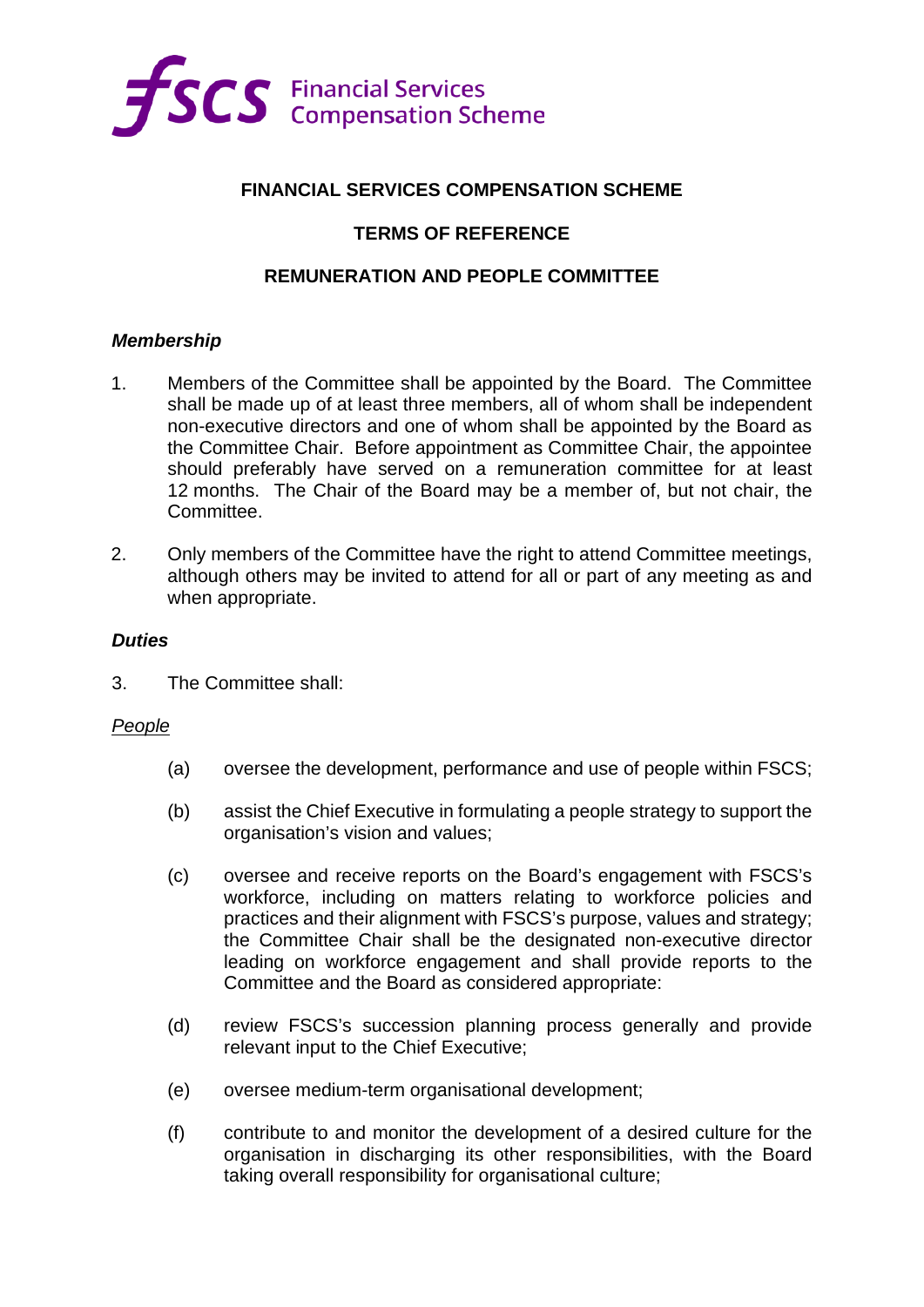

- (g) oversee diversity and inclusion;
- (h) monitor corporate responsibility;

#### *Organisation-wide remuneration*

- (i) approve and, from time to time, review the company's high-level remuneration policy, having regard to the organisation's strategy for engaging FSCS people in the work of the organisation and the approach to the development of FSCS's people and to the balance of internal and external skills needed to deliver effectively FSCS's business model;
- (j) as part of 3(i) above, consider and advise the Board on the approach to the use of remuneration below executive director level to recruit, retain and motivate FSCS's people and, specifically, to advise the Board on (i) the annual pay uplift to be built into the budget and business plan for the year ahead (ii) the size of the bonus pool as a proportion of the salary bill to recognise achievement in the previous year and (iii) proposals for major changes in employee benefit structures. Decisions about the pay and bonuses to be awarded to individuals below executive director level will be taken by the Chief Executive in conformity with remuneration policies agreed by the Committee;
- (k) review the approach to compensating FSCS people below executive director level for loss of employment to ensure a fair balance is struck between the interests of the people concerned and the levy payer;

#### *Executive remuneration*

- (l) approve and, from time to time, review the executive director remuneration policy. No executive director shall be involved in any decisions about their own remuneration;
- (m) in determining such policy, take into account all factors which it deems necessary and have regard to the principles and provisions of the UK Corporate Governance Code, including the requirements for clarity, simplicity, risk mitigation, predictability, proportionality and alignment to culture. The objective of such policy shall be to ensure that executive directors are provided with appropriate incentives to encourage enhanced performance and are, in a fair and responsible manner, rewarded for their individual contributions to the success of the company. Such policy should ensure that executive director remuneration is aligned to company purpose, be clearly linked to the company's strategy, be appropriately competitive and be in the best interests of the company and its stakeholders;
- (n) by reference to the executive director remuneration policy, review and approve the design of any performance-related bonus scheme and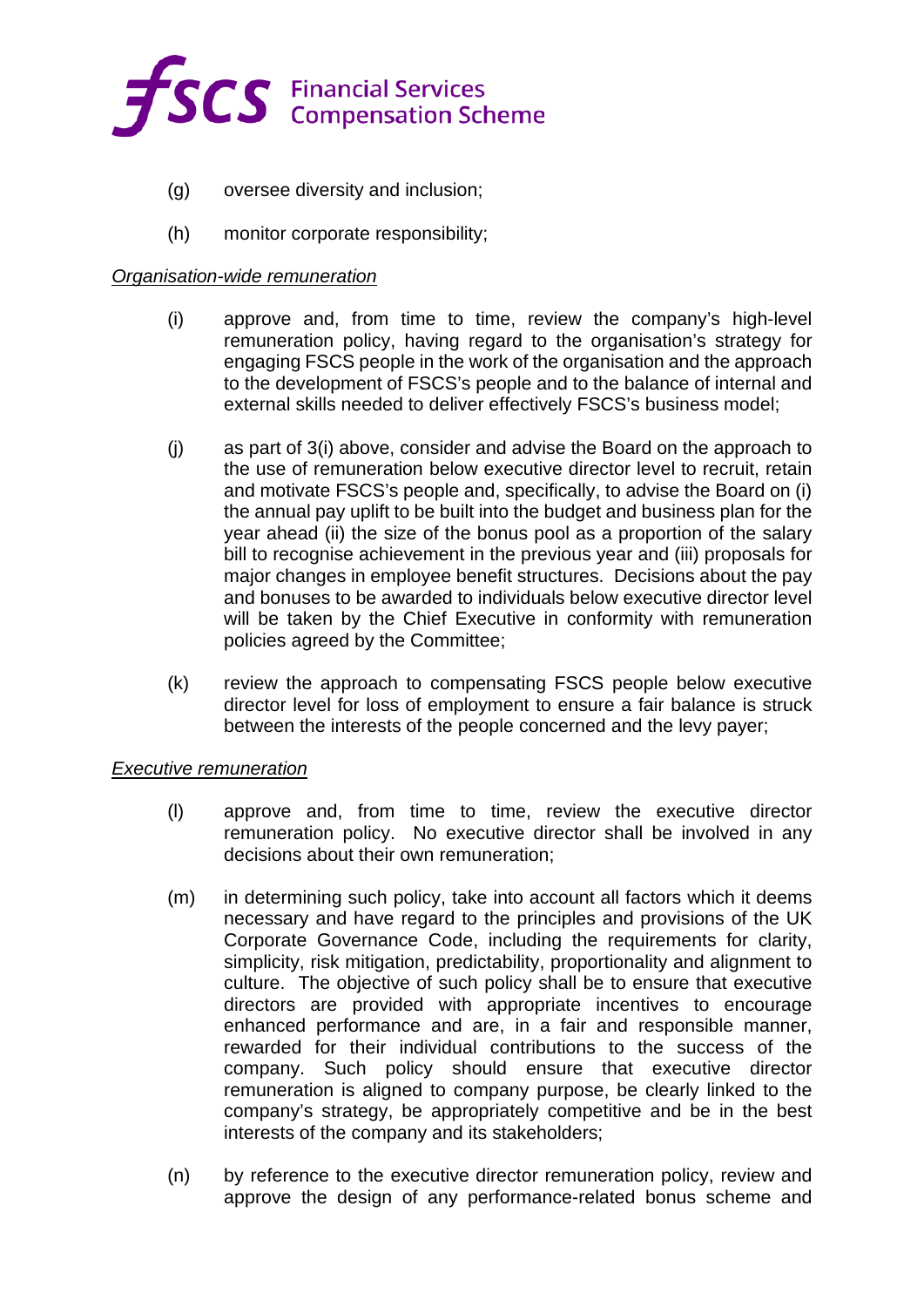

pension arrangements for executive directors;

- (o) within the terms of the agreed policy and in consultation with the Chair and/or Chief Executive as appropriate, approve (or, in the case of the Chief Executive's remuneration, make recommendations to the Board for the approval of) the total individual remuneration package of each executive director, including bonuses, pension rights and other benefits, and where the relevant executive director is to be appointed the first such approval shall take place prior to appointment;
- (p) approve the key terms of any contract of employment of an executive director prior to his or her appointment and, by reference to the executive director remuneration policy and in accordance with 3(n) above, approve the total individual remuneration package of such executive director prior to his or her appointment;
- (q) ensure that the contractual terms and any compensation payments to executive directors on termination are fair to the individual and the company, whilst also ensuring that failure is not rewarded;

#### *Other*

(r) be responsible for selecting, appointing and setting the terms of reference for any remuneration consultants who advise the Committee on matters falling within its remit.

## *Authority*

- 4. The Committee is authorised by the Board to:
	- (a) carry out its review and decision-making functions within its terms of reference;
	- (b) seek any information it requires from any employee of the company in order to perform its duties; and
	- (c) obtain, at the company's expense, outside legal or other professional advice on any matter within its terms of reference.

#### *Meetings*

- 5. The Committee shall meet at least twice a year, and at other such times as the Chair of the Committee shall require, dates of meetings being notified by the Company Secretary as and when arranged.
- 6. The Company Secretary, or their nominee, shall act as the secretary of the Committee, and shall minute the proceedings and resolutions of all Committee meetings. Minutes of Committee meetings shall be circulated to Committee